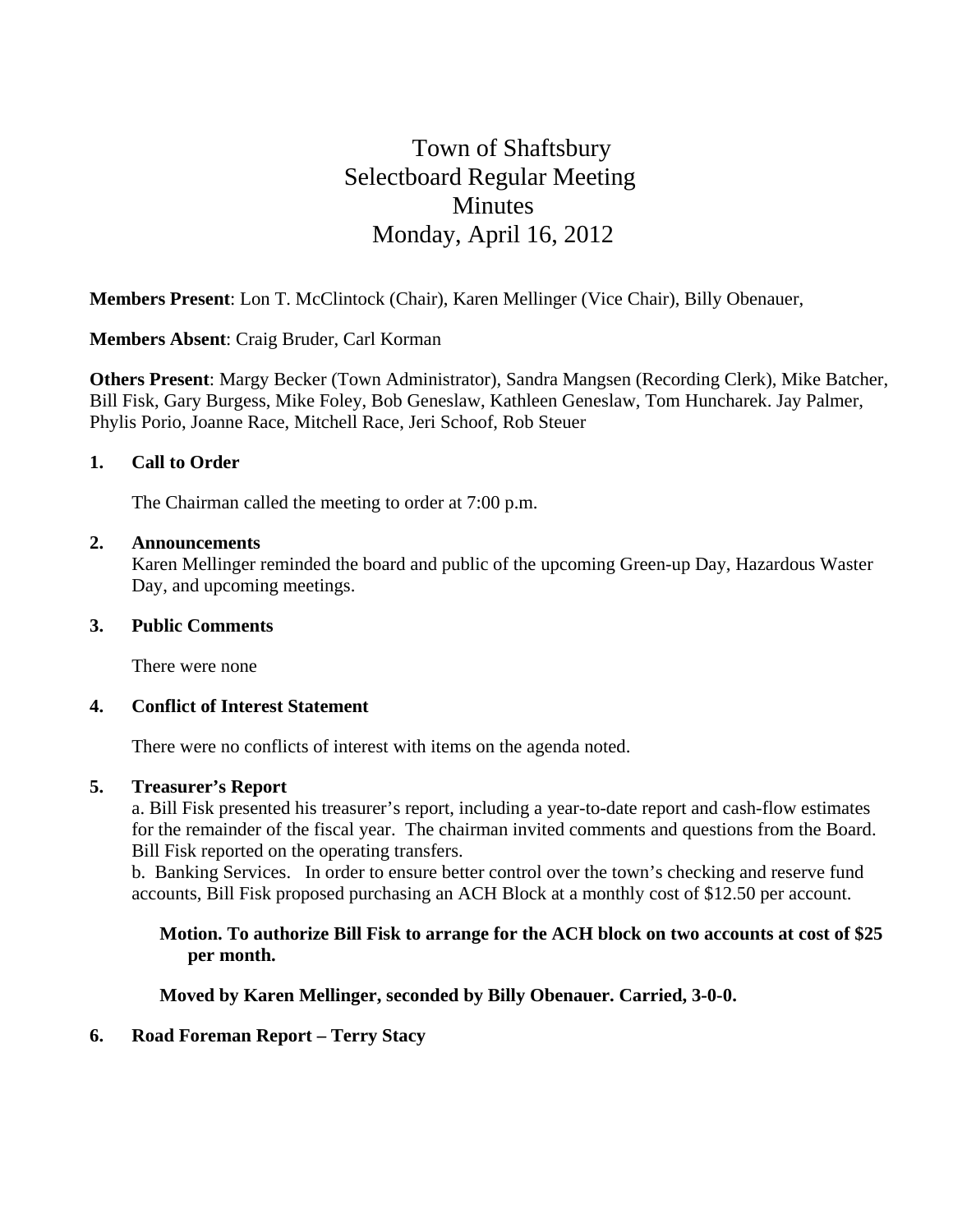Both Karen Mellinger and Billy Obenauer thanked Terry Stacy for his hard work. Terry Stacy reported on current road maintenance activities, after which the Chair invited comments and questions from the Board.

## **7. 2012 Town Officer Appointments**

a. Planning Commission

**Motion: To appoint Norm Gronning and David Spurr each to a three-year term on the Planning Commission, expiring in 2015.** 

**Moved by Karen Mellinger, seconded by Billy Obenauer. Carried, 3-0-0.** 

b. Annual Appointments

**MOTION: To confirm the following annual appointments of town officers: Animal Control officer – Traci Mulligan Bennington County Regional Commissioner – Craig Bruder Emergency Coordinator – Jerry Mattison Energy Coordinator – Ben Hulett Road Commissioner – Terry Stacy** 

**Moved by Karen Mellinger, seconded by Billy Obenauer. Carried, 3-0-0.** 

Fire Department

**Motion: To ratify Fire Department's election of Joe Vadakin as Chief, Jay Coonradt as 1st**  Assistant Chief, and Mike Taylor as 2<sup>nd</sup> Assistant Chief, and appoint them to the stated **positions for the coming year. Moved by Karen Mellinger, seconded by Billy Obenauer. Carried, 3-0-0.**

c. Trustee of Public funds

There have been no applications for positions as Public Trustee.

## **8. Development Review Board – Composition**

Phylis Porio and Gary Burgess responded to questions from the Board about the composition and practices of the DRB.

Billy Obenauer reported on quorum requirements for Boards of various sizes and raised the possibility of moving to a Board consisting of five full-time members and two alternates, whose quorum requirements would be less stringent.

The members of the DRB in attendance responded to this idea, indicating their preference for retention of a seven-member DRB and noting that lack of a quorum has not been a serious problem in the past, either in holding meetings or in reaching timely decisions. Moreover, a larger board has broader range of expertise, helpful in making decisions about conditional uses, site plans,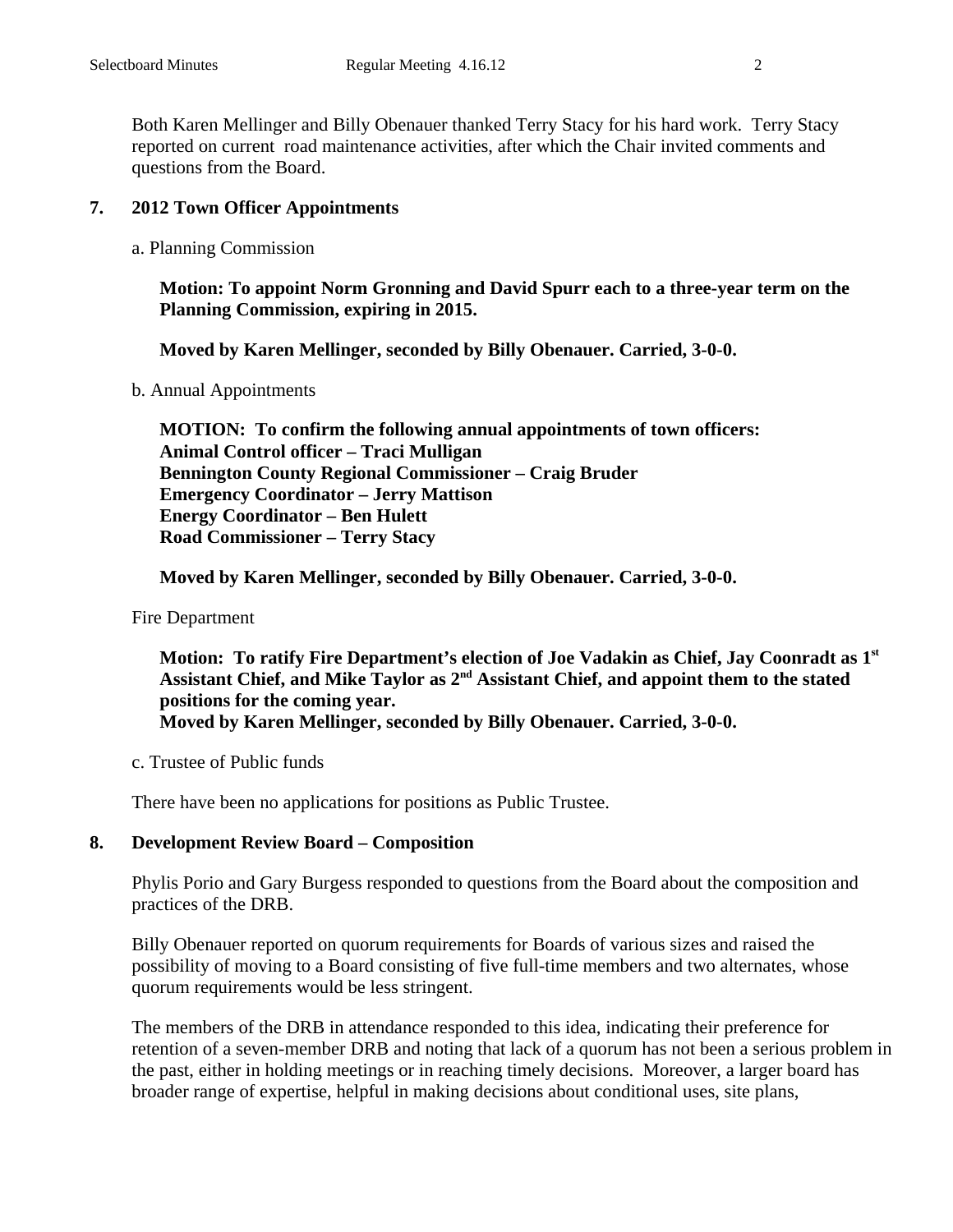performance standards, and variances. The variety of perspectives can lead to prolonged discussion; however, the DRB normally has been able to achieve consensus on plans submitted to them.

The advantages and disadvantages of holding open deliberative sessions were also discussed. Phylis Porio noted that the DRB conforms to the state requirements to hold open meetings.

Lon McClintock noted, in response to an inquiry from Mike Foley, that deliberative sessions can be helpful to enable DRB members to express their individual views completely and frankly.

## **MOTION: To reduce the size of the Development Review Board to five full-time members and two alternates.**

## **Moved by Billy Obenauer. The motion was not seconded and was withdrawn.**

## **9. Computer Network Bids - Award**

Margy Becker reported that three bids were received and reviewed. RCS Consulting was the lowest bidder with a bid of \$11,342.60. E-Enable bid \$15,578.77. Competitive Computers of Claremont, NH bid \$13,931, with a managed labor contract.

# **MOTION: To accept the low bid of \$11,342.60 for labor and equipment from RCS Consulting to upgrade the computer network.**

**Moved by Karen Mellinger, seconded by Billy Obenauer. Carried, 3-0-0.**

## **10. Household Hazardous Waste Days – Clean Harbors Contract**

Michael Batcher responded to questions and comments from Board. There was substantial discussion of the limitations to household wastes, possible cost overruns, and exclusion of particular types of hazardous waste.

**MOTION: To approve the contract with Clean Harbors with the stipulations that costs are not to exceed \$9000 per event (paragraph 2a), latex paints, batteries or battery packs are excluded (paragraph 5), and an authorized representative of the town in lieu of a police officer must be present (paragraph 3).** 

**Moved by Karen Mellinger, seconded by Billy Obenauer. Carried, 3-0-0.**

# **11. Rte. 7A & Buck Hill Rd. Intersection – Safety Improvements**

This item is deferred until the next meeting.

# **12. Selectboard Liaison Assignments**

This item is deferred until the next meeting.

# **13. Town Administrator's Report**

Margy Becker reported on various activities and concerns in her office.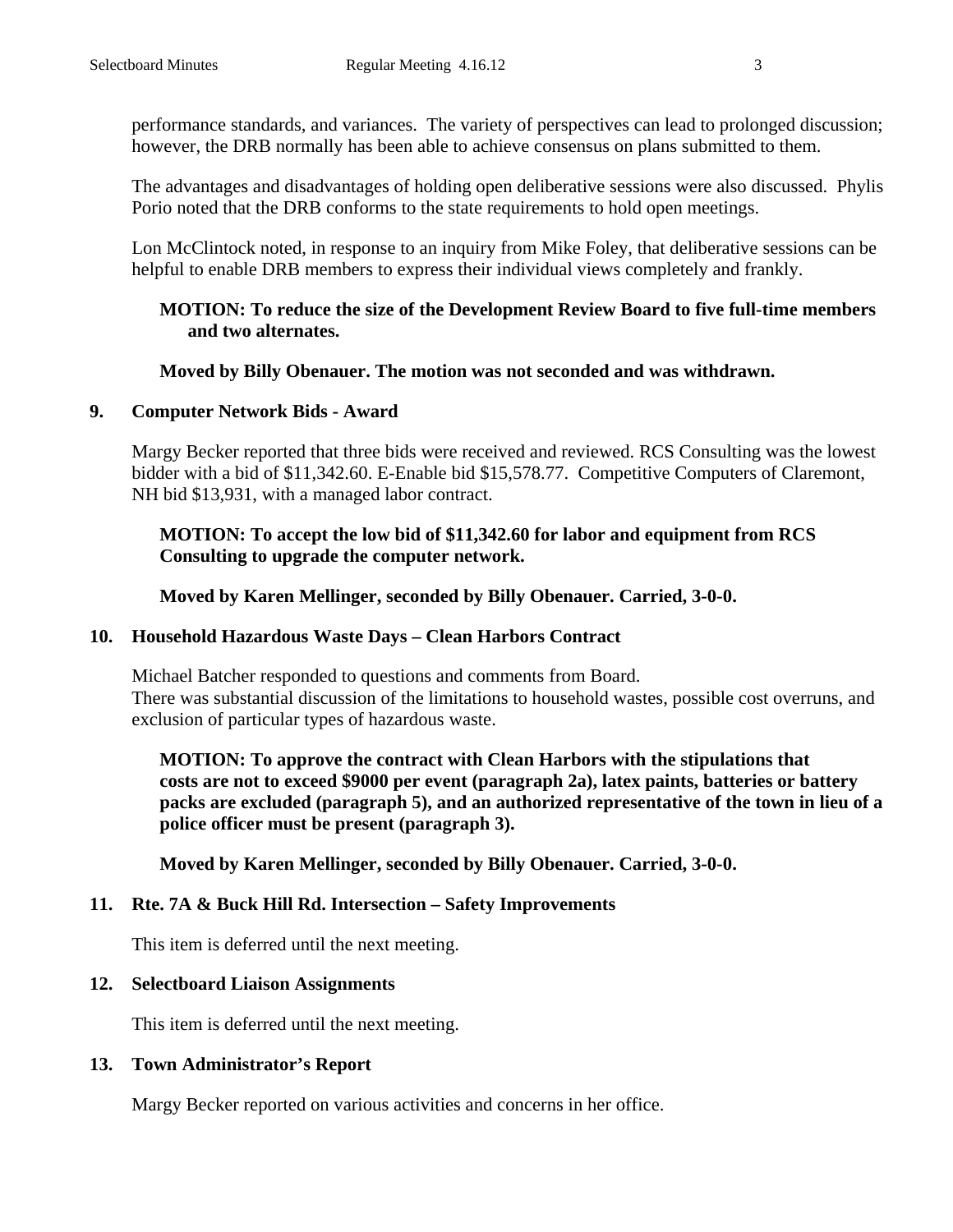## **14. Other Business**

none

15. **Approval of Minutes** – Town Meeting; 3/19/12, 3/21/12, 3/22/12, 4/2/12

**MOTION: To to approve Minutes of the Town Meeting of 3/5/12, as corrected. Moved by Billy Obenauer; seconded by Karen Mellinger. Carried, 3-0-0.**

**MOTION: To table the Minutes of 3/21/12, for approval at the next meeting. Moved by Karen Mellinger; seconded by Billy Obenauer. Carried, 3-0-0.**

**MOTION: To approve Minutes of the Town Meeting of 3/22/12, as corrected. Moved by Karen Mellinger; seconded by Billy Obenauer. Carried, 3-0-0.**

**MOTION: To table the Minutes of the Town Meeting of 4/2/12, for approval at the next meeting. Moved by Karen Mellinger; seconded by Billy Obenauer. Carried, 3-0-0.**

16. **Approval of Warrants**

PAYROLL WARRANT 40 IN THE AMOUNT OF \$4,826.59.

**MOTION: To approve Payroll Warrant 40, in the amount of \$4,826.59. Moved by Karen Mellinger; seconded by Billy Obenauer. Carried, 3-0-0.**

PAYROLL WARRANT 40-1 IN THE AMOUNT OF \$1,343.26.

**MOTION: To approve Payroll Warrant 40-1**, **in the amount of \$1,343.26. Moved by Karen Mellinger; seconded by Billy Obenauer. Carried, 3-0-0.**

PAYROLL WARRANT 41 IN THE AMOUNT OF \$6,666.67.

**MOTION: To approve Payroll Warrant 41**, **in the amount of \$6,666.67. Moved by Karen Mellinger; seconded by Billy Obenauer. Carried, 3-0-0.**

CHECK WARRANT 42 IN THE AMOUNT OF \$243.20.

**MOTION: To approve Check Warrant Report 42, in the amount of \$243.20. Moved by Karen Mellinger; seconded by Billy Obenauer. Carried, 3-0-0.**

RETIREMENT WARRANT 42R (QUARTERLY DB) IN THE AMOUNT OF \$6,502.40.

**MOTION: To approve Check Warrant Report 42R, in the amount of \$6,502.40. Moved by Karen Mellinger; seconded by Billy Obenauer. Carried, 3-0-0.**

CHECK WARRANT 43 IN THE AMOUNT OF \$10,588.68.